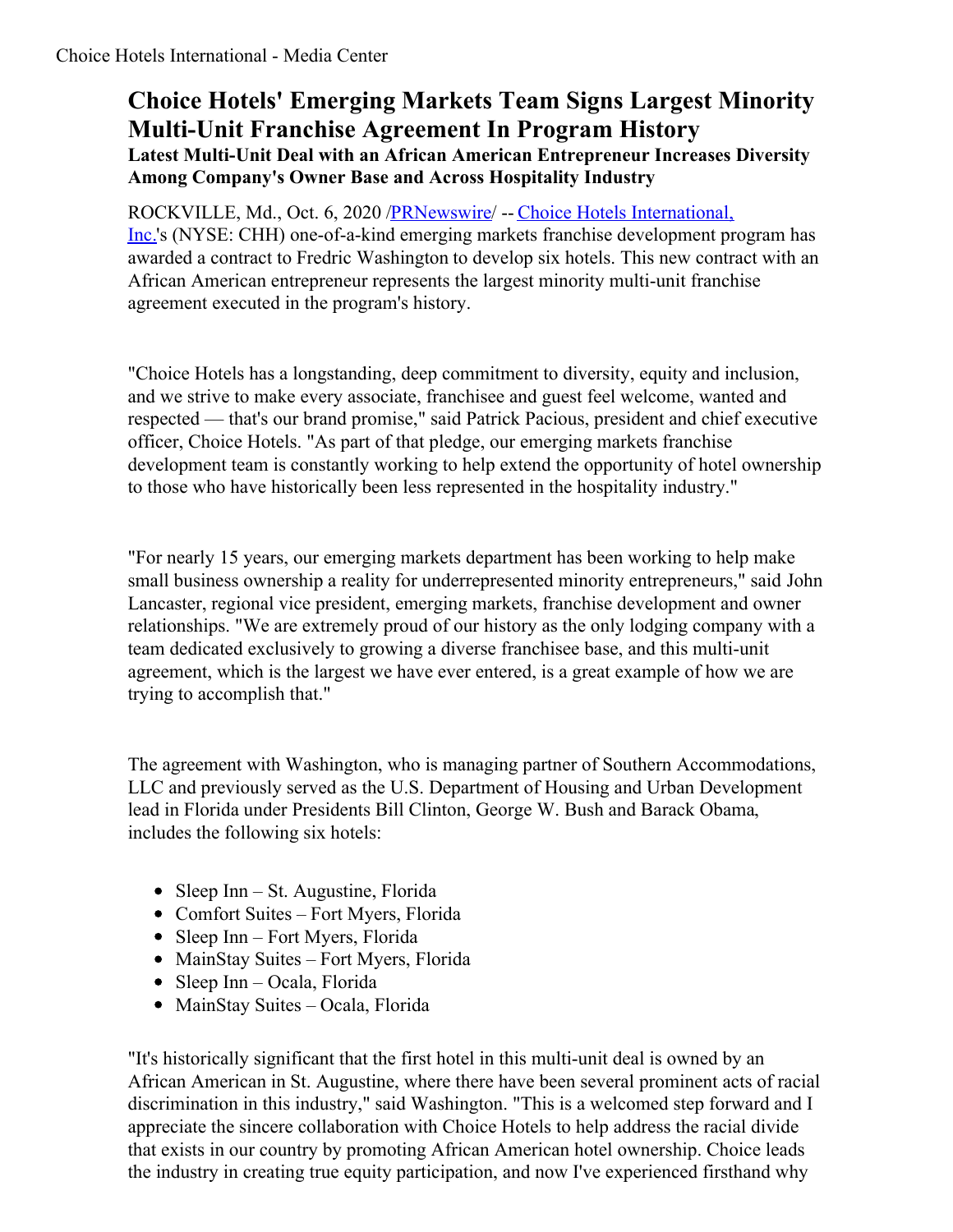— the company is not satisfied with hanging banners and coming up with logos, but they live inclusiveness and diversity every day."

Choice Hotels' emerging markets program has awarded and financially supported over 250 franchise agreements with underrepresented minority and veteran entrepreneurs in the program's history, including 34 deals last year alone. This year, the company has yielded 17 contracts so far, even amid the COVID-19 pandemic, including two additional contracts with Washington for a Comfort Suites and MainStay Suites in St. Augustine. For more information about the program and development opportunities, visit [choicehotelsdevelopment.com/incentives](https://c212.net/c/link/?t=0&l=en&o=2941385-1&h=212827147&u=https%3A%2F%2Fchoicehotelsdevelopment.com%2Fincentives%3Futm_source%3Dmedia_center%26utm_medium%3Dreferral%2520%26utm_term%3Dpress_release%26utm_content%3Ddevelopment%26utm_campaign%3Dorganic&a=choicehotelsdevelopment.com%2Fincentives).

## **About Choice Hotels**®

Choice Hotels International, Inc. (NYSE: CHH) is one of the largest lodging franchisors in the world. With more than 7,100 hotels, representing nearly 600,000 rooms, in over 40 countries and territories as of June 30, 2020, the Choice<sup>®</sup> family of hotel brands provide business and leisure travelers with a range of high-quality lodging options from limited service to full-service hotels in the upscale, midscale, extended-stay and economy segments. The award-winning Choice Privileges<sup>®</sup> loyalty program offers members benefits ranging from everyday rewards to exceptional experiences. For more information, visit [www.choicehotels.com](https://c212.net/c/link/?t=0&l=en&o=2941385-1&h=2908852404&u=http%3A%2F%2Fwww.choicehotels.com%2F&a=www.choicehotels.com).

## **Forward-Looking Statement**

This communication includes "forward-looking statements" about future events, including anticipated development and hotel openings. Such statements are subject to numerous risks and uncertainties, including construction delays, availability and cost of financing and the other "Risk Factors" described in our Annual Report on Form 10-K and our Quarterly Reports on Form 10-Q, any of which could cause actual results to be materially different from our expectations.

## **Addendum**

This is not an offering. No offer or sale of a franchise will be made except by a Franchise Disclosure Document first filed and registered with applicable state authorities. A copy of the Franchise Disclosure Document can be obtained through contacting Choice Hotels International at 1 Choice Hotels Circle, Suite 400, Rockville, MD 20850, [development@choicehotels.com](mailto:development@choicehotels.com).

© 2020 Choice Hotels International, Inc. All rights reserved.

SOURCE Choice Hotels International, Inc.